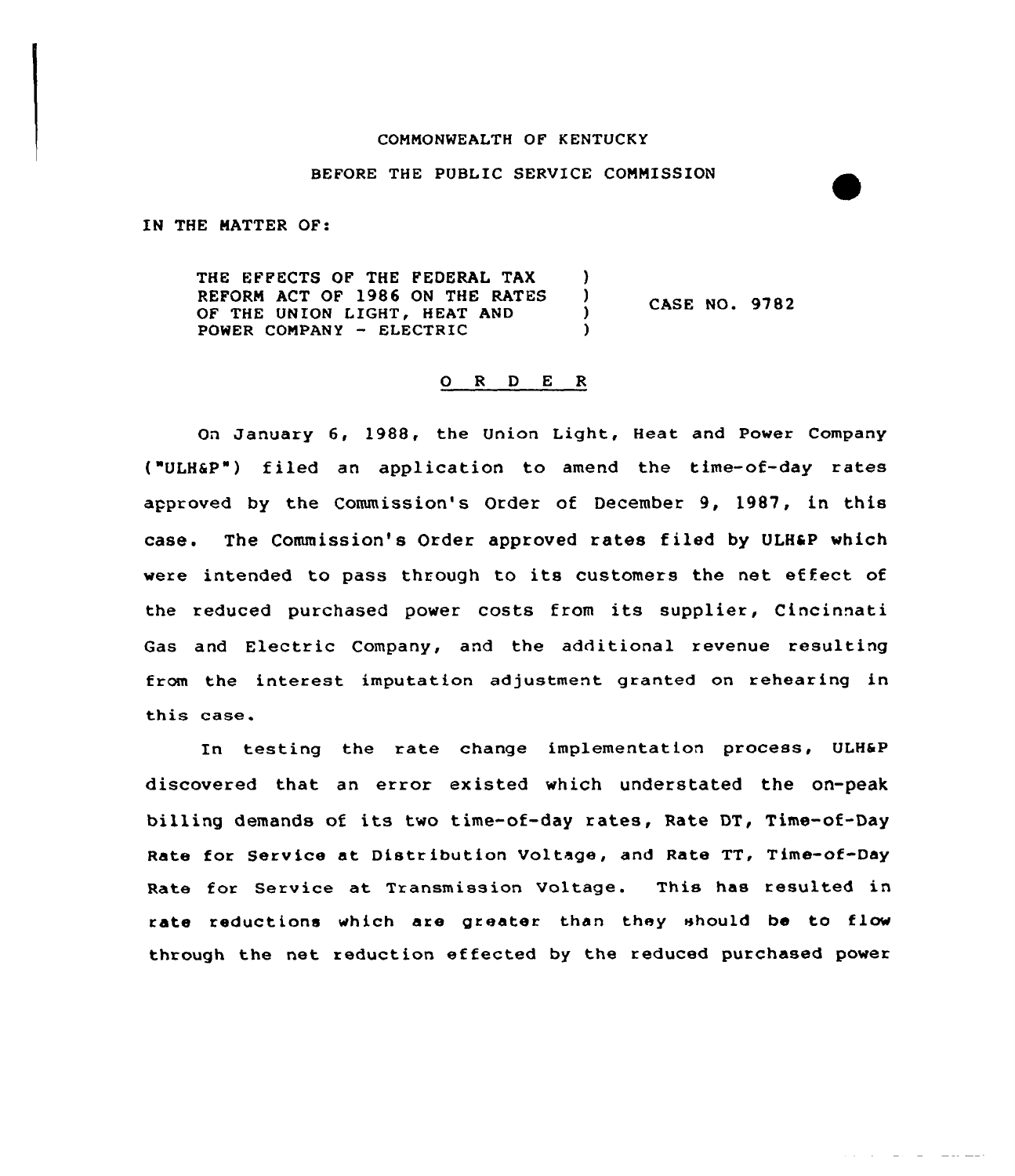costs and the interest imputation adjustment. The original approved rate reductions per kilowatt were \$1.36 and \$1.40 for Rate DT and TT, xespectively. The correct rate reductions per kilowatt should be \$0.65 and \$0.68 for Rate DT and TT. respectively.

After reviewing the record in this case and being advised, the commission is of the opinion and finds that:

1. The reduction per kilowatt for ULH6P's time-of-day rates, Rate DT and Rate TT, should be amended in accordance with the correct on-peak billing demands.

2. ULHeP should reconcile any amounts billed under the rate schedules approved by the Commission's Order of December 9, 1987, with the rates approved in this Order and adjust the customers' accounts accordingly.

IT IS THEREFORE ORDERED that:

1. The rates in Appendix <sup>A</sup> are the approved rates for Rate DT and Rate TT effective January 4, 19BB.

2. ULH6P shall reconcile any amounts billed under the rate schedules approved by the Commission's Order of December 9, 1987, with the rates approved in this Order and adjust the customers' accounts accordingly.

3. Revised tariffs reflecting the rates set out in Appendix <sup>A</sup> shall be filed within 30 days from the date of this Order.

 $-2-$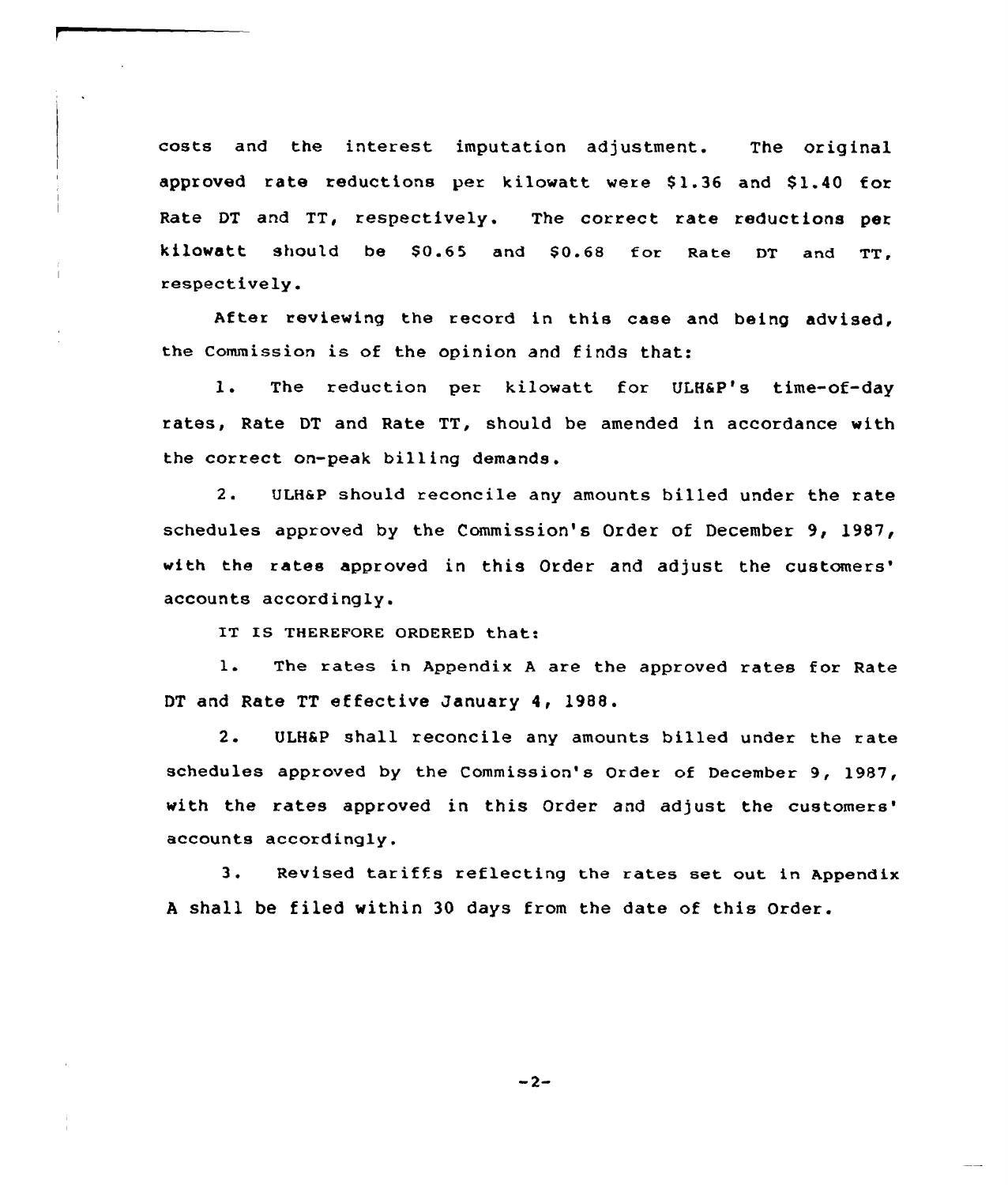Done at Frankfort, Kentucky, this 15th day of January, 1988.

PUBLIC SERVICE CONNISSION

 $22.6$ Chairman

Vice Chairma

sione

ATTEST:

 $\mathbf{I}$ 

Executive Director